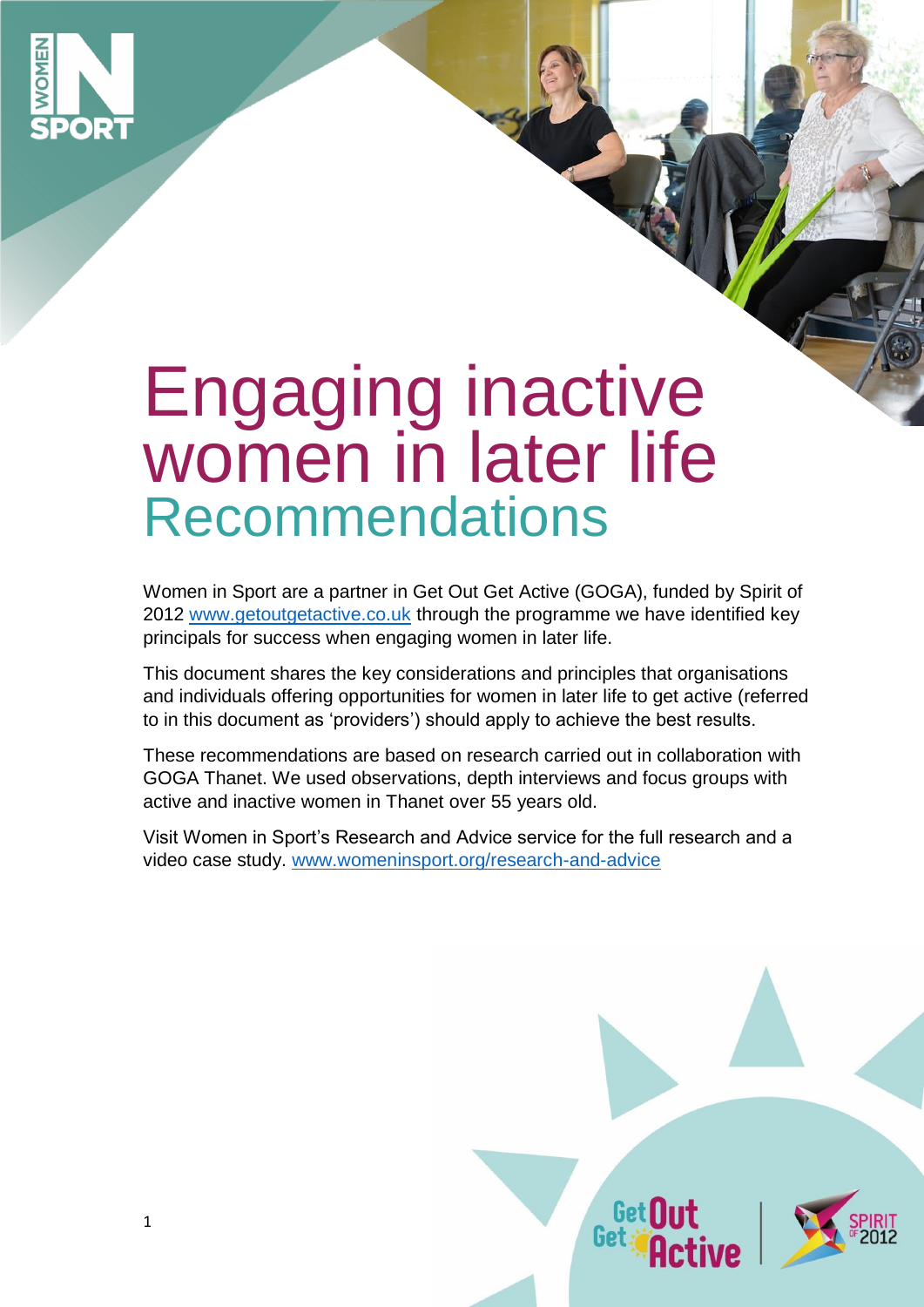



# 1.An opportunity to re-engage in exercise

The experience of 'getting older' or a particular health condition can trigger participation. Limitations imposed by certain conditions might mean women need to find a different way to exercise. This opportunity can be maximised by sport providers.

#### 2.Vary the group size.

Being sociable is not always the norm for inactive women. Activities in smaller groups may appeal.

# 3.Utilise buddy schemes.

Schemes which use a peer or family members to encourage and support participation can engage women who lack social support networks.

#### 4.Take advantage of the interest in quality family time.

Physical activities where different generations of a family can be active together can provide an enjoyable way of spending quality time together.

# 5.Provide as much information as possible.

This helps women to see if the activity is suitable for them. The information will help overcome anxiety about attendance and whether the activity will be suited to their ability.

#### 6.Me, not my age or impairment.

Many women do not identify with being an older woman or disabled. Avoid marketing and advertising that focuses on this.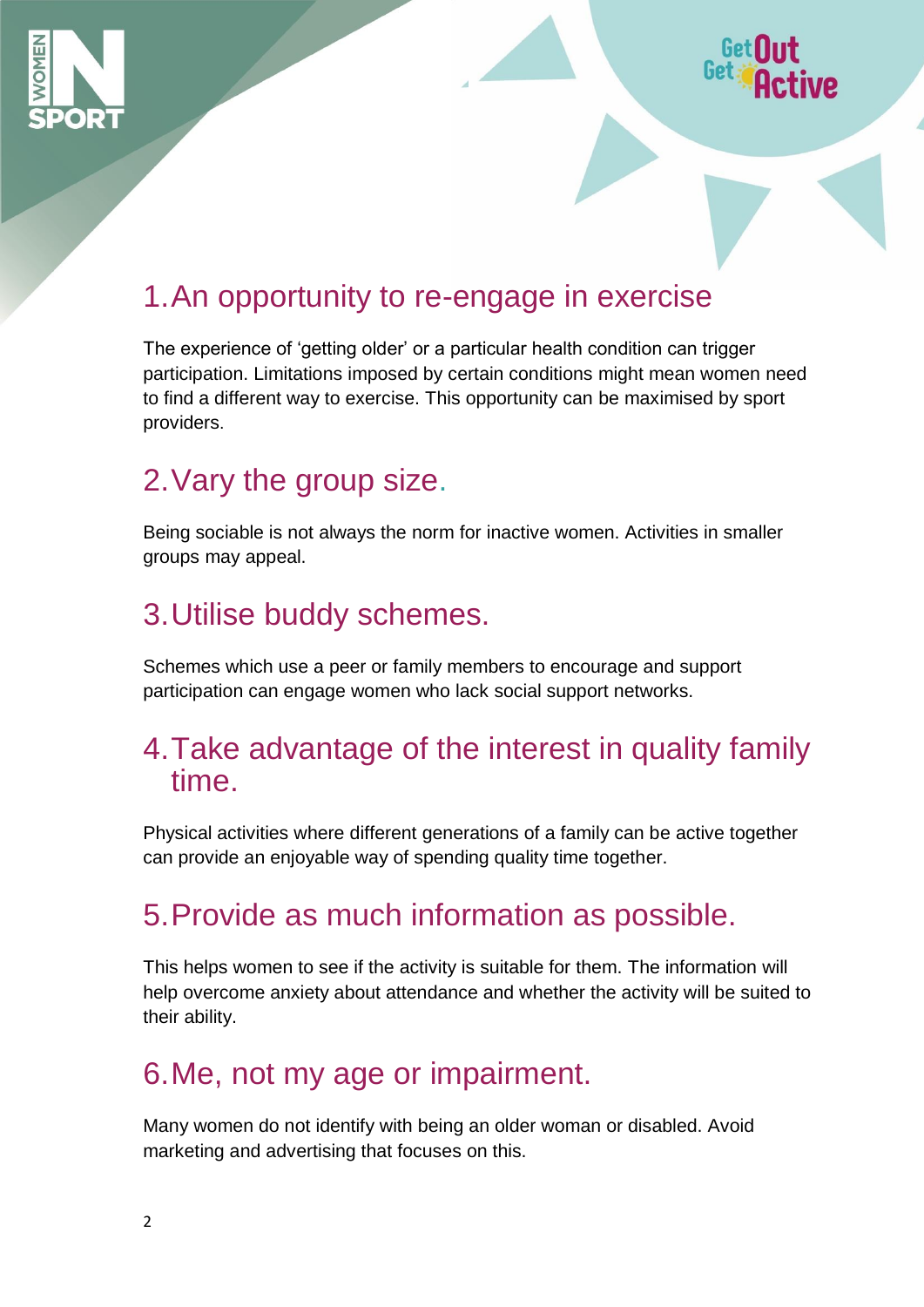

# 7.Tap into the desire to do more.

Frequently inactive women expressed a desire to do more but felt limited by their physical capabilities. Inclusive and accessible activities are more likely to appeal.

# 8.Goal setting.

Helping to set goals as part of the activity, with a pathway to achievement, could help offer a focus beyond the day to day challenge.

#### 9.Get closer to where women are.

Particularly with regards to the location of sessions and to spread the word about the activities. Consider locations that seem relevant, this may include health centres, garden centres or bingo halls.

# 10. Engage women's values.

All women have a set of simultaneously held values that drive decision-making and prioritisation within their lives. There is an opportunity for providers to frame sport in a way that appeals to women's values.